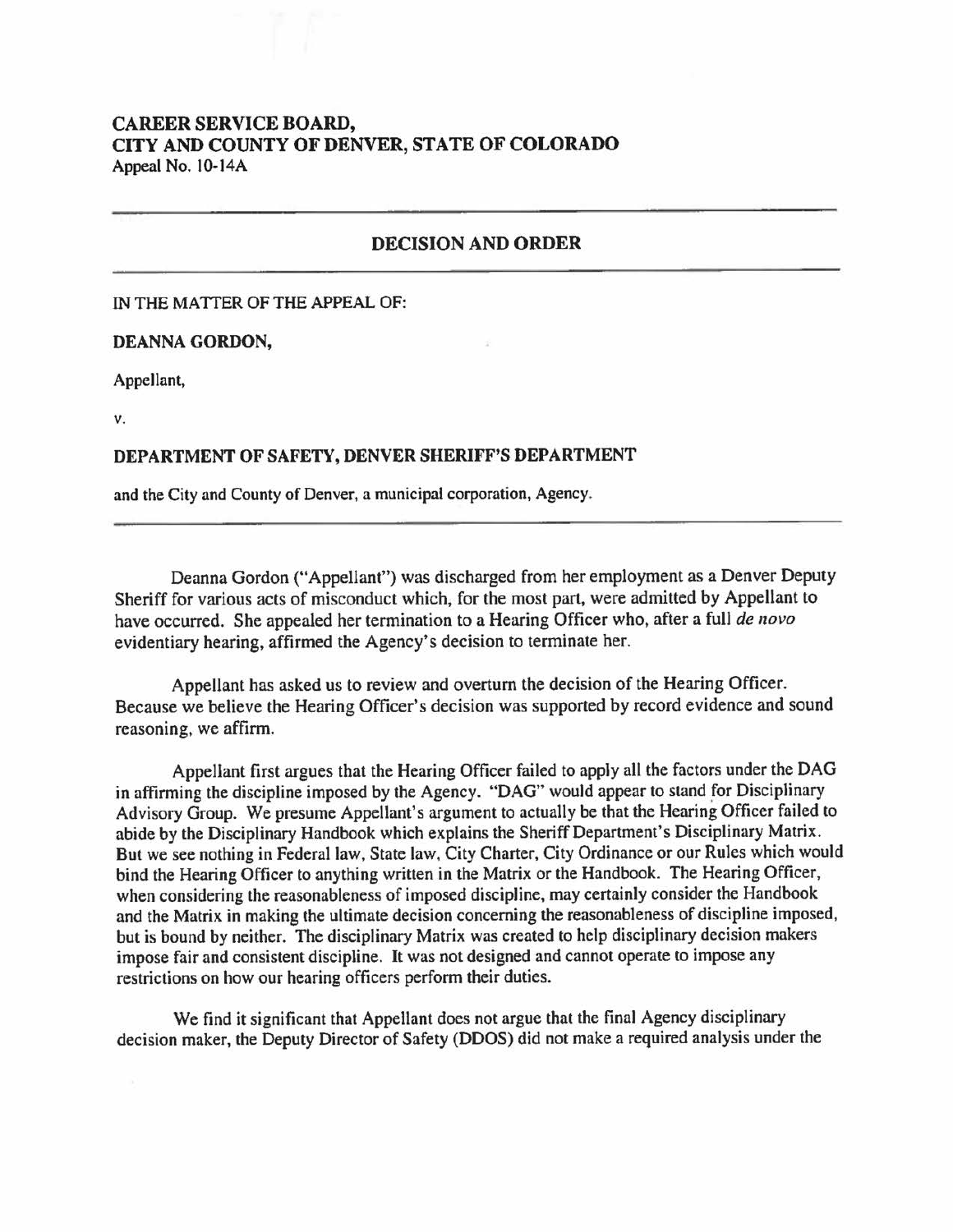Handbook and/or Matrix<sup>1</sup>. Indeed, or review of the record reveals that the DDOS made a thorough Handbook/Matrix analysis of each charge of misconduct in an effort to determine its proper classification within the disciplinary matrix. DDOS also conducted a thorough review, also within the parameters set out by the Handbook, as to why he chose to go outside of the matrix<sup>2</sup>, that is, why he chose to ignore the recommended discipline set out by the Matrix (which would have called for various levels of suspension for each charge) and impose the discipline of discharge. (See, e.g., Transcript from 6-18-14, pages 116-136.)

The predominance of Appellant's argument amounts to a claim the Hearing Officer erred in finding the imposed discipline to be reasonable. But this argument requires us to re-weigh the evidence in the record considered by the Hearing Officer supporting his decision to uphold Appellant' discharge. And while we can do this in this particular instance (because it involves the correctness of the ultimate issue of the imposed penalty) we see no reason to. The Hearing Officer's decision is supported by record evidence. Further, we find it reasonable in light of the record facts relied on by the Hearing Officer. We see no reason to disturb his determination as to the reasonableness of the penalty imposed.

The Appellant next argues she had a reasonable expectation that the Hearing Officer would follow the Handbook guidelines. We disagree. We see nothing in the handbook which would lead a reasonable individual (or even an unreasonable one) to believe that our Hearing Officer, in making a decision on a disciplinary appeal would be bound to follow every, or any, guideline or procedure in the Handbook. As we have mentioned, the Handbook was designed to assist the Department of Safety in arriving at fair and consistent discipline. Maybe it could be said that Appellant had a reasonable expectation that the Department of Safety would follow the guidelines and procedures in imposing discipline, but extending that understanding to include the Career Service Hearing Officer, or this Board, is not reasonable. In any event, it appears to us that the Department of Safety did not violate the tenets of the Matrix in that the Matrix permits the imposition of discipline outside of and beyond Matrix under circumstances which are present in this case. If Appellant had any expectations to the contrary, those expectations were unreasonable and certainly did not bind the Hearing Officer or this Board.

Appellant also argues to us that the case of *Department of Health v. Donahue,* 690 P.2d 243 (Colo. 1984) compels us to rule in her favor. We disagree. We see no applicability of *Donahue* to the case before us. *Donahue* involved a probationary employee of the State of Colorado's Department of Health who had been terminated without the benefit of a hearing prior to termination. Per State regulation imposed on its agencies, Donahue was required to receive a hearing prior to her discharge. She did not receive that hearing. The Courts held her rights had been violated. In *Donahue,* the State, a superior governmental entity, had imposed by regulation a requirement on its agencies, that is, on inferior or subordinate governmental entities. That is not our case. Here, Appellant claims that one "inferior" agency may impose its "legislative" will

<sup>&</sup>lt;sup>1</sup> To the extant Appellant has argued that DDOS did not make a Handbook/Matrix analysis as to every factor listed in the Handbook for imposing discipline outside of the Matrix, we hold that an analysis of every single factor listed in the Handbook is not required in every single case. The imposition of discipline outside of the Matrix recommendations is, per Handbook Section 25.1, within the discretion of the DDOS, and the factors listed for imposing discipline beyond the Matrix arc intended to inform the DDOS's use of that discretion.

<sup>&</sup>lt;sup>2</sup> The Handbook and Matrix explicitly permit the disciplinary decision maker to go outside of the Matrix, that is, impose discipline greater or lesser than the Matrix specifically recommends, where the decision maker finds special circumstances.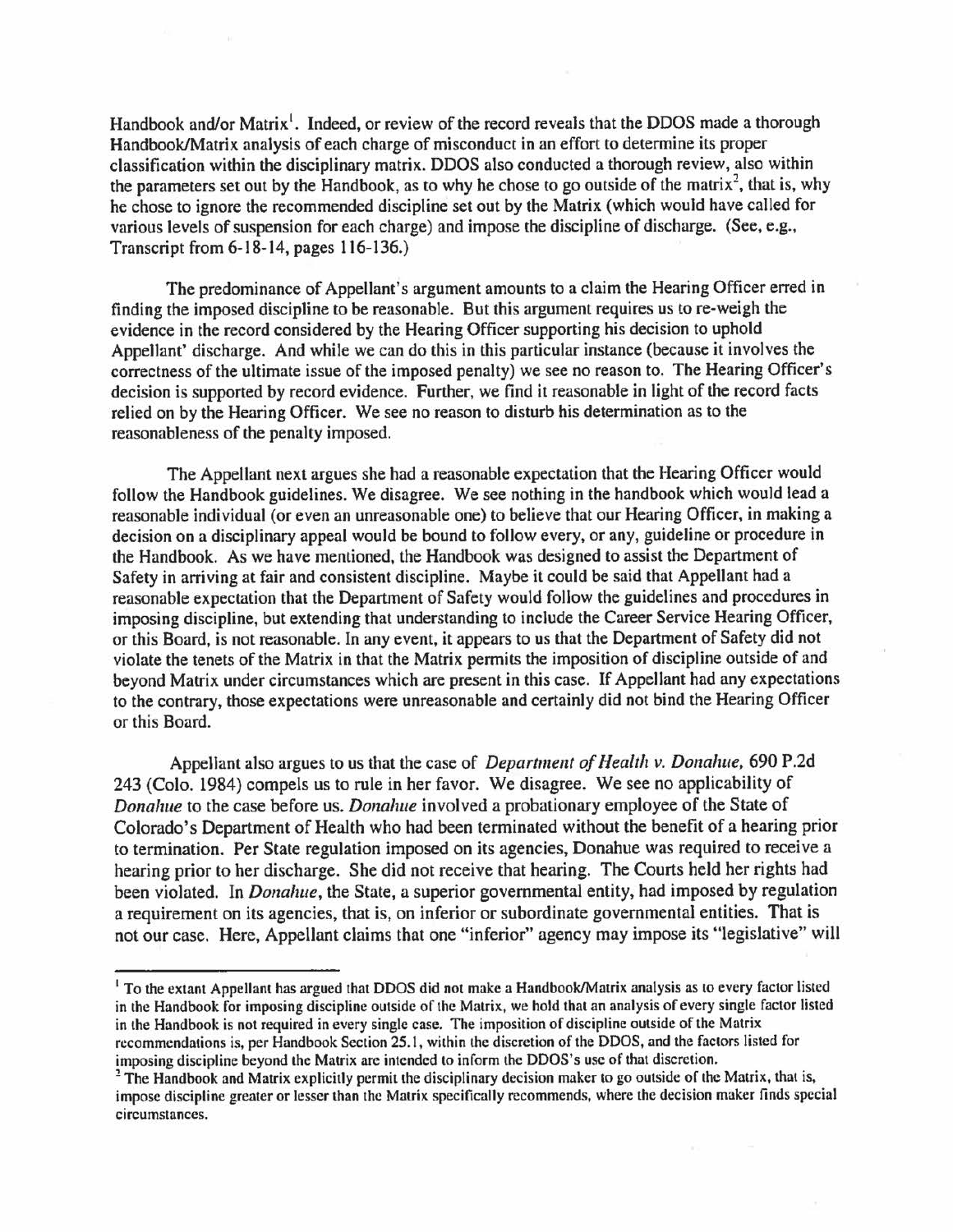on a separate agency that is arguably "superior" to it in the respect that the Hearing Officer and this Board have the power to review and overturn actions taken by that inferior agency. We reject this contention.

In sum, we find no misinterpretation of any Career Service Rule and Law, or any provision of the Matrix or Handbook in the Hearing Officer's decision to uphold the imposed discipline. Similarly, we find no bad precedent set by the Hearing Officer making an independent determination as to the reasonableness of the Agency's imposed discipline. This is something the Hearing Officer is required to do.

We do, however, perceive an unacceptable policy precedent should we adopt Appellant's argument; specifically, were we to adopt Appellant's argument, we would essentially be holding that an Agency can write an internal rule which could bind our hearing officers and affect the method in which they carry out their duties. We do not believe that any City Agency other than this Board has the authority to do this.

Finally, Appellant argues that the Hearing Officer erred in considering facts that were not relied upon by the Agency when electing to terminate Appellant. We do not believe this argument is well stated. It is true that the Sheriff did not rely on Appellant's defiant tone during Internal Affairs interviews in recommending her termination. This, however, is immaterial in that the Sheriff was not the decision maker on the discipline. The DDOS was the decision maker and he *did* rely on Appellant's defiant attitude as one factor supporting his decision to discharge the Appellant. (See, Transcript from 6-18-14, page 133:3-11.)

In addition, in our *de novo* hearing system, the Hearing Officer is tasked with determining the reasonableness of the imposed discipline. In doing so, he may consider any evidence in the record. Evidence of Appellant's defiant attitude was properly in the record and the Hearing Officer was, therefore, well within his rights to consider such evidence.

For all of the above reasons, the Hearing Officer's decision is AFFIRMED.

SO ORDERED by the Board on April 16, 2015, and documented this 16th day of July, 2015.

BY THE BOARD:

Chair (or Co-Chair)